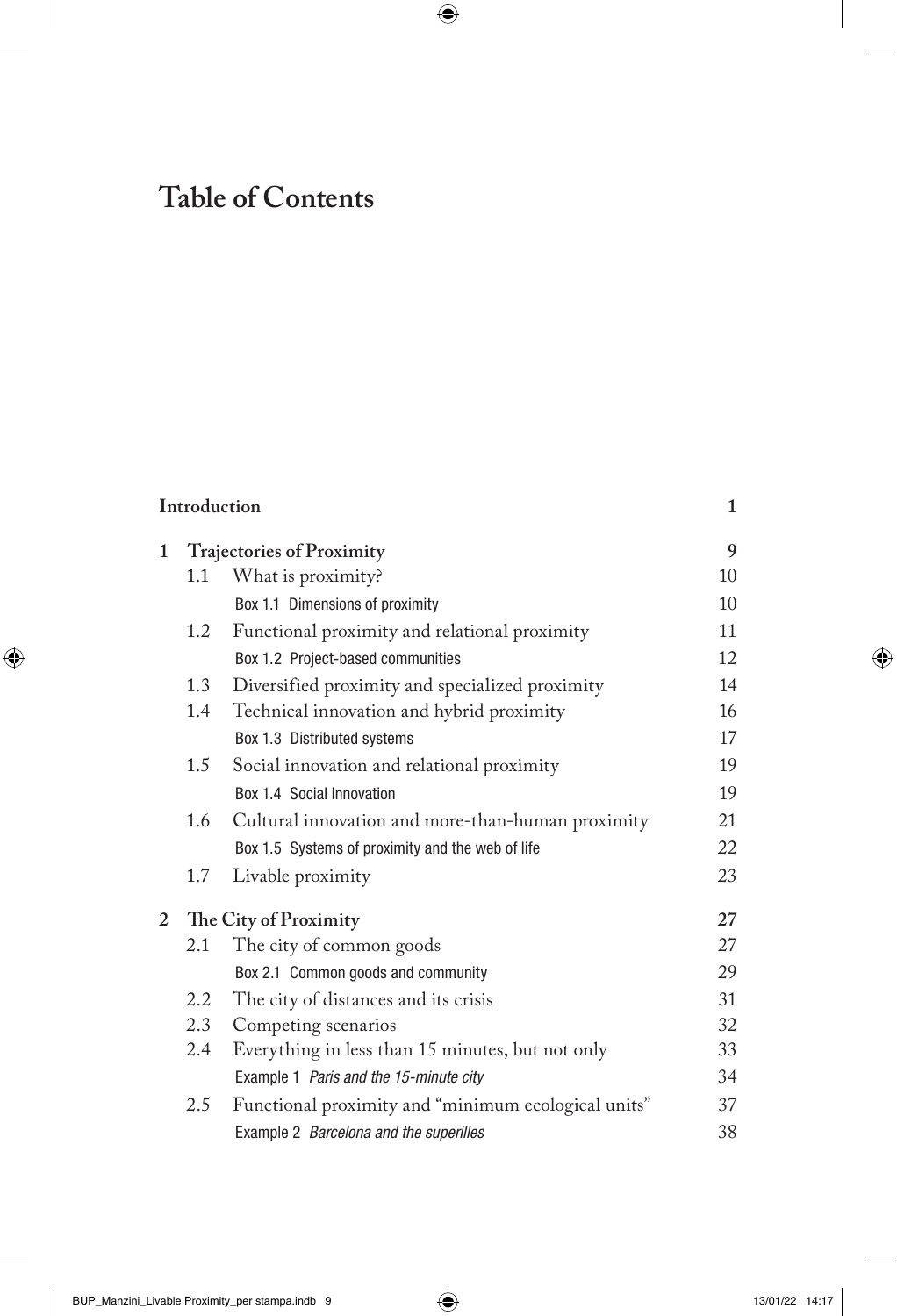|   | 2.6  | Relational proximity, local networks, and cosmopolitism        | 40  |
|---|------|----------------------------------------------------------------|-----|
|   |      | Box 2.2 Cosmopolitan localism                                  | 42  |
|   | 2.7  | The double link between functional and relational proximity    | 44  |
|   | 2.8  | Encounters, meeting places, and the molecular dimension        |     |
|   |      | of the city                                                    | 46  |
|   |      | Box 2.3 Anti-epidemic proxemics                                | 48  |
|   | 2.9  | Local communities, diversified proximity, and resilience       | 49  |
|   | 2.10 | Streets, squares, common goods, and proximity                  | 51  |
|   |      | Box 2.4 Remote work as a regenerative agent                    |     |
|   |      | by Ivana Pais                                                  | 52  |
| 3 |      | The City that Cares                                            | 59  |
|   | 3.1  | Care and proximity / Care is proximity                         | 60  |
|   |      | Box 3.1 Being in contact without contact                       | 62  |
|   | 3.2  | Care is also care work                                         | 63  |
|   |      | Box 3.2 The nature of care work                                | 66  |
|   | 3.3  | Careless cities                                                | 67  |
|   | 3.4  | Services that help collaborate                                 | 70  |
|   |      | Box 3.3 Capabilities and enabling systems                      | 74  |
|   | 3.5  | Communities of care                                            | 75  |
|   |      | Example 3 The circle model for the construction of communities | 76  |
|   | 3.6  | Proximity that cares                                           | 80  |
|   |      | Example 4 Social Superilles and localization of services       | 81  |
|   | 3.7  | Care, communities, and hybrid proximities                      | 84  |
|   |      | Example 5 Radars: a network of human sensors                   | 86  |
|   |      | Example 6 WeMi: a platform and many hybrid places              | 87  |
|   | 3.8  | Redistributing care work                                       | 89  |
|   | 3.9  | A new ecology of time                                          | 91  |
|   | 3.10 | Density and economies of proximity                             | 92  |
| 4 |      | Designing to Bring Close                                       | 99  |
|   | 4.1  | Technical and social infrastructure as platforms               |     |
|   |      | of opportunity                                                 | 100 |
|   | 4.2  | From the city of distances to the city of proximity            | 103 |
|   | 4.3  | Stimuli and attractors of the social conversation              | 107 |
|   | 4.4  | Communities of place as an interweave of projects              | 110 |
|   |      | Example 7 North of Loreto, a neighborhood as a project-based   |     |
|   |      | incubator, by Davide Fassi                                     | 110 |